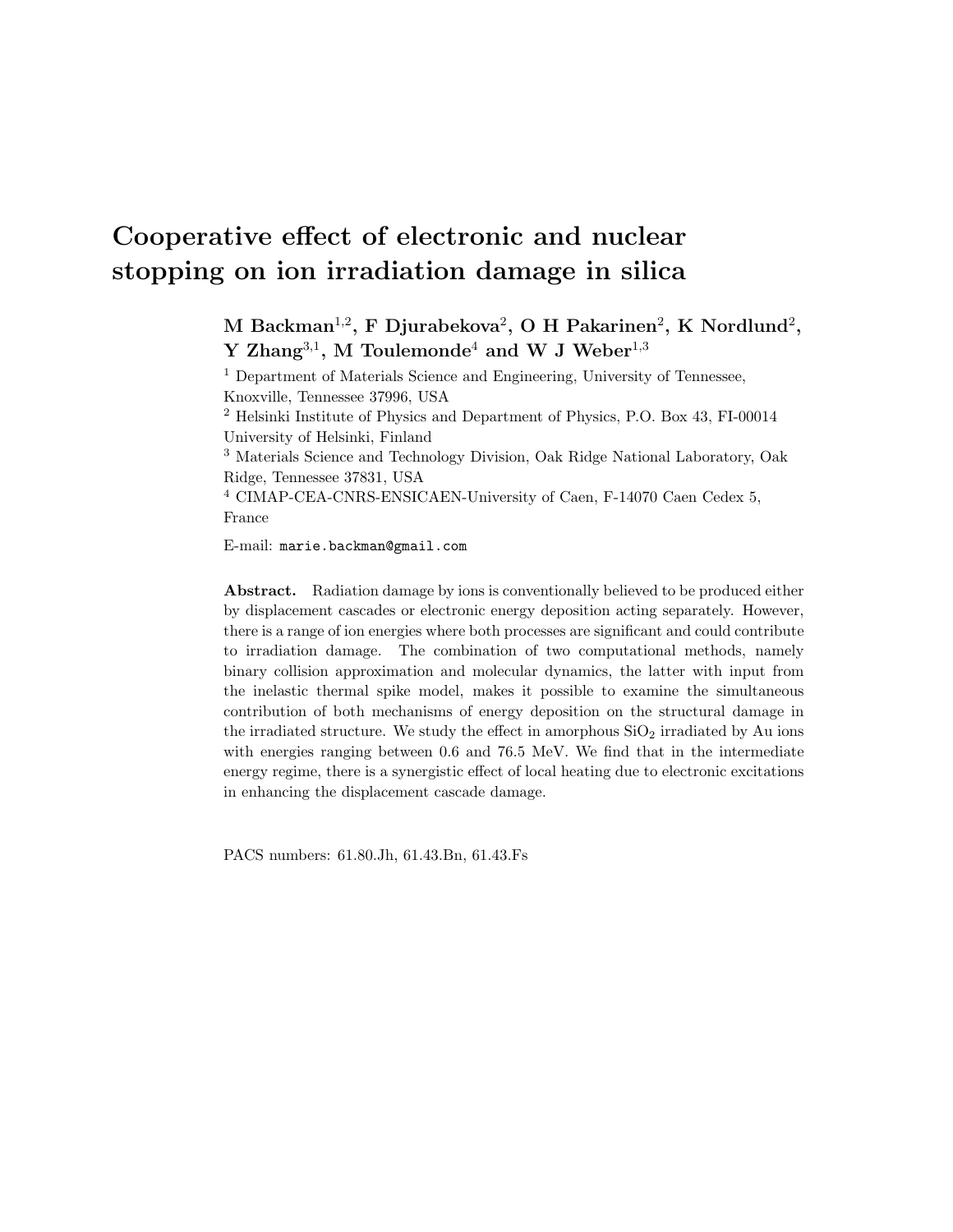# **1. Introduction**

Ion irradiation of solids is a topic that is studied both as a tool for materials modification and as a source of damage to materials in, for instance, nuclear reactors. Conventionally, ion irradiation damage is thought to be due to either nuclear or electronic energy loss acting separately [1]. Moreover, damage from electronic processes is believed to be produced only above a threshold in electronic stopping power [2, 3, 4]. However, in the energy regime just above the ion track threshold, nuclear damage is still significant and one can thus pose the question whether the two damage formation mechanisms might act at the same time.

Amorphous  $SiO<sub>2</sub>$  is one component of borosilicate glasses used for immobilization of radioactive waste from nuclear reactors [5]. Silica glasses are also common in many microelectronic devices, which may be exposed to particle irradiation both under fabrication and in operation. Due to its applications in high radiation environments, the literature on the response of silica to irradiation damage from both displacement and ionization processes is extensive, however, little is yet known about how the interplay between displacement and ionization processes affects observed irradiation damage.

Structural damage due to electronic excitation processes during ion irradiation of silica has been discussed in, for example, [5, 6, 7, 8, 9, 10, 11, 12]. Presby and Brown [6] measured damage from electronic and nuclear stopping and estimated the latter mechanism to be about 200 times more effective in creating a change in refractive index. EerNisse and Norris [7] showed that damage from collision cascades and electronic excitations are annealed at different temperatures and found indications of a dose rate dependent interaction between the two damage mechanisms.

To date, only a few studies have been published on the interplay between nuclear and electronic stopping on irradiation damage processes in silica. Jaque and Townsend varied ion species and energies, thereby varying relative magnitudes of electronic and nuclear stopping powers, and measured luminescence spectra from irradiated  $SiO<sub>2</sub>$  [8]. Their results indicated that ionization processes are involved in damage formation under irradiation. In a similar setup, Toulemonde *et al* irradiated silica with Au ions of varying energy and found evidence for a synergy effect in the intermediate energy range [13]. Contrary to these observations, Nagata *et al* [14] found competing damage formation and annihilation by nuclear and electronic stopping, respectively, for H and He ions.

Part of the difficulty in assessing the role that electronic stopping has in irradiation damage is the unresolved question of what mechanism governs the coupling of electronic excitations to damage in the atomic lattice. A review of four suggested models in the context of track formation due to swift heavy ions is found in [15]. One of the commonly used models is the inelastic thermal spike model [16, 17], in which dense electronic excitations transfer energy to the lattice through electron-phonon coupling. Using this model, the contribution of electronic stopping to irradiation processes amounts on the atomic lecel to local heating along the ion trajectory.

One can distinguish between three kinds of cooperative effects that could be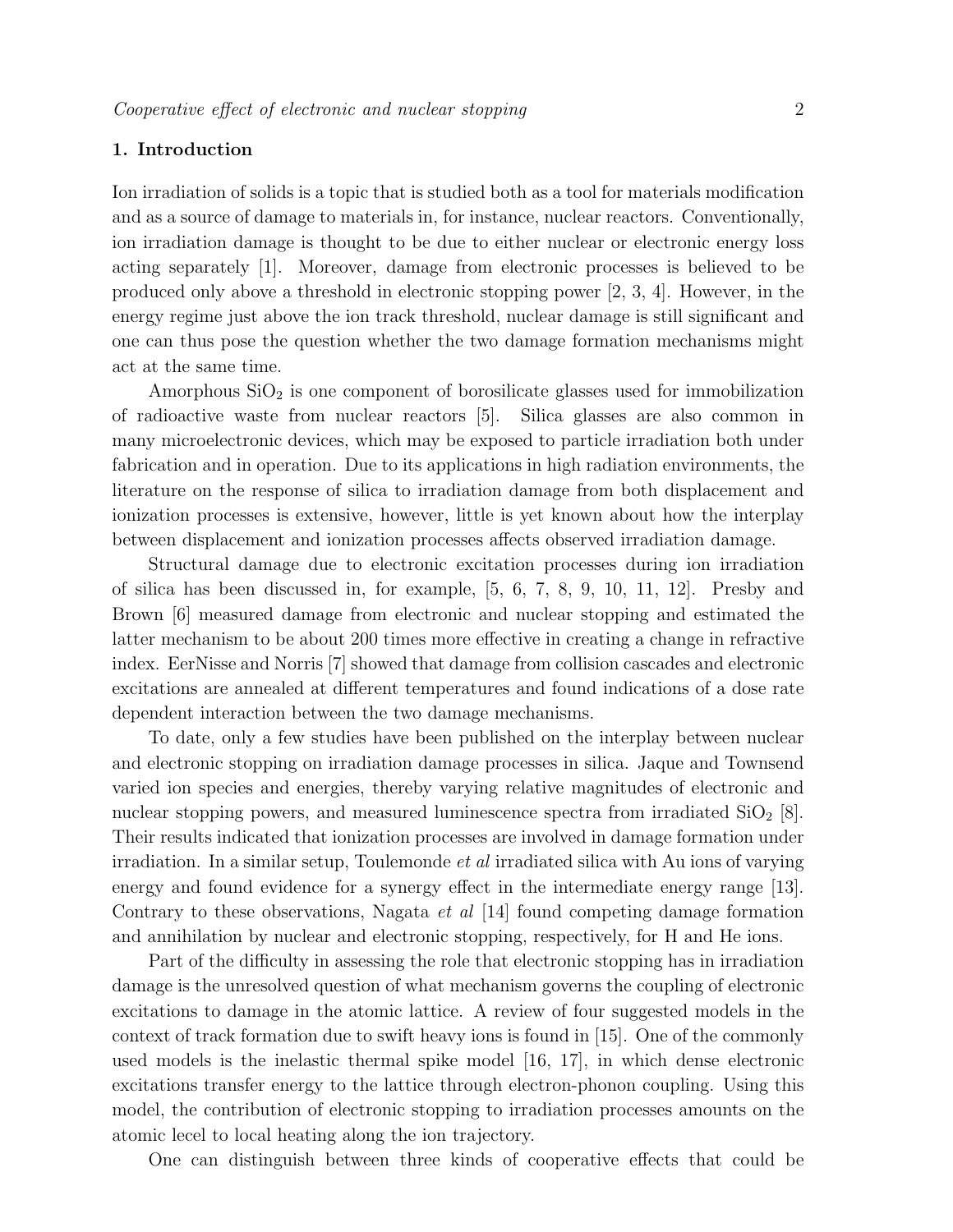

**Figure 1.** Increased damage radius in the intermediate energy regime due to electronic energy deposition effect. After Toulemonde *et al* [13].

observed when ions interact with both nuclei and electrons. When nuclear and electronic energy deposition produce damage at the same time in the same region of space and the total damage is the sum of the damage that they would produce separately, this can be considered an *additive* synergy. If the damage is larger than the sum of the nuclear and electronic effect, this can be considered a *nonlinear* synergy. Finally, it is also reasonable to argue that the heating introduced by electronic effects could anneal some of the nuclear damage [18], hence, resulting in less damage. The electronic energy loss then provides a competing *annealing* effect, as observed by Nagata *et al* [14] for H and He irradiation of silica.

Assuming that the effect of ionization processes from heavy ions in silica can be approximated as local heating, we present here a new approach to determining the separate and combined effect of nuclear and electronic stopping in producing irradiation damage using atomistic simulation methods. Simulations are not limited to what is experimentally possible; we can switch on and off either damage process to study them separately and together. In this work, we therefore simulate the experimental conditions in Toulemonde's work [13] (Figure 1) using molecular dynamics (MD) methods in order to isolate the contributions of the two mechanisms and provide further insight into the interaction between nuclear and electronic energy deposition by ions.

#### **2. Methods**

An amorphous  $SiO<sub>2</sub>$  simulation cell was produced using the Wooten-Winer-Weaire Monte Carlo bond switching algorithm [19] in the bomc code [20] and later relaxed in MD with the Watanabe-Samela Si-O potential [21, 22]. Details can be found elsewhere [23]. All MD simulations were performed at 300 K in a 26*×*26*×*26 nm<sup>3</sup>  $(1.1 \text{ million atoms})$  cell of amorphous  $SiO<sub>2</sub>$  with the MD code PARCAS [24]. The Au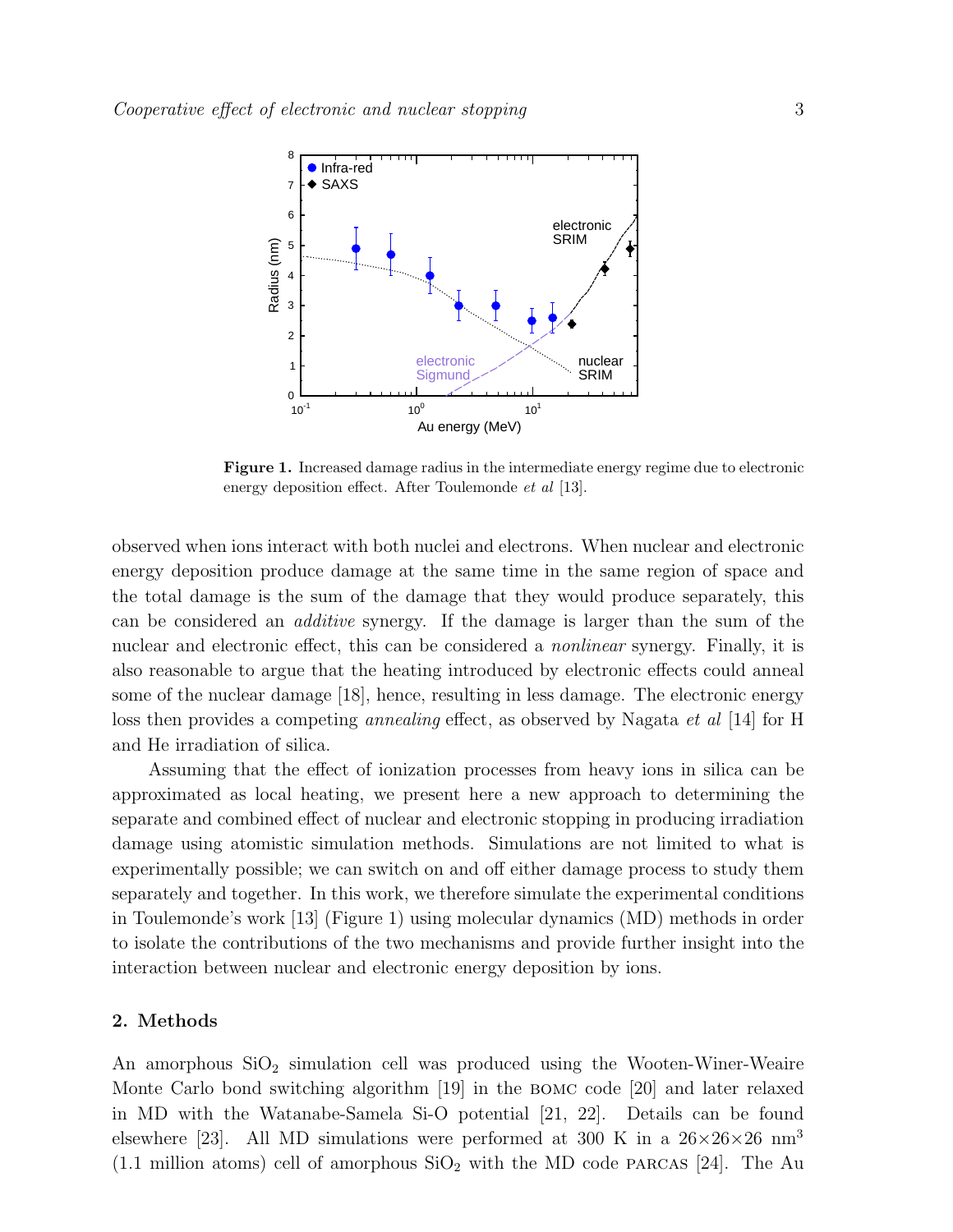ion energies studied are given in Table 1 and were chosen to correspond to the energies in the experimental study by Toulemonde *et al* [13], in which the ion energy ranges from low energies, at which nuclear stopping  $(S_n)$  is dominant, to very high energies, at which electronic stopping  $(S_e)$  is dominant.

In the present work, we simulate the experimental conditions for ion irradiation of a 104 nm thick  $SiO<sub>2</sub>$  film. MD simulation of a full cascade in  $SiO<sub>2</sub>$  initiated by a MeV energy ion requires substantial computational resources. This problem was avoided by applying the binary collision approximation (BCA) technique to calculate statistically probably sets of recoils generated by the passing ion in a box of the same size as the MD cell (cube of side length 26 nm), located in the middle of the  $104 \text{ nm film}$  (Figure  $2(a)$ ).

We will first describe the BCA methods used to produce the recoil scenarios that served as input for the collision cascade part of the MD simulations. For the BCA simulations, we used the caswin code [25], in which both ion-target collisions and the following collisions of all knocked on atoms are modeled in a Monte Carlo algorithm. Every collision is calculated by solving the collision integral as in [26]; the distance between the atoms of two consecutive collisions is fixed to the average interatomic distance in order to correspond to the atomic density of the MD cell. The actual location of the next collision is a Monte Carlo choice of the atom coordinates within the area per atom normal to the direction of the projectile. The element of the next knocked on atom is also a Monte Carlo choice based on the relative content of each atomic species in the target.

The Ziegler-Biersack-Littmark (ZBL) universal interatomic potential [27] was used for all collisions in the BCA calculations. The initial energy of incident ions were chosen to correspond to the experimental values; however, the information on the knocked-on recoils were collected only within a box geometrically identical to the MD cell. The box was chosen to be located in the middle of the film to make the ion energy inside the MD cell approximately correspond to the average energy of ions through the film in the experiments.

BCA calculations involve the collisions of the incident ion, as well as collisions between these primary atomic recoils and other atoms. For this study, the simplest approach would be to record the velocities and positions of all these *primary* recoils that appear inside the equivalent MD cell volume and import those positions and velocities into the MD simulation cell and let the subsequent displacement events evolve in the MD environment. Two reasons prevent us from doing that. One is that primary recoils with very high velocity are impractical to simulate in the MD algorithm. Another, more important, reason is that primary recoils initiated *outside* the arbitrarily chosen MD cell volume can yield extensive subcascades *inside* the volume of the MD cell (see Figure 2). For these reasons, the subcascades of primary recoils in the BCA calculation are followed down to a cutoff energy for validity of the BCA (defined below).

The lower limit of projectile energy at which the BCA approach is still valid, i.e. at which multibody collisions can be ignored, depends on the nature of the ion and the target. A simple estimate of the lower limit, suggested by Hobler and Betz [28], shows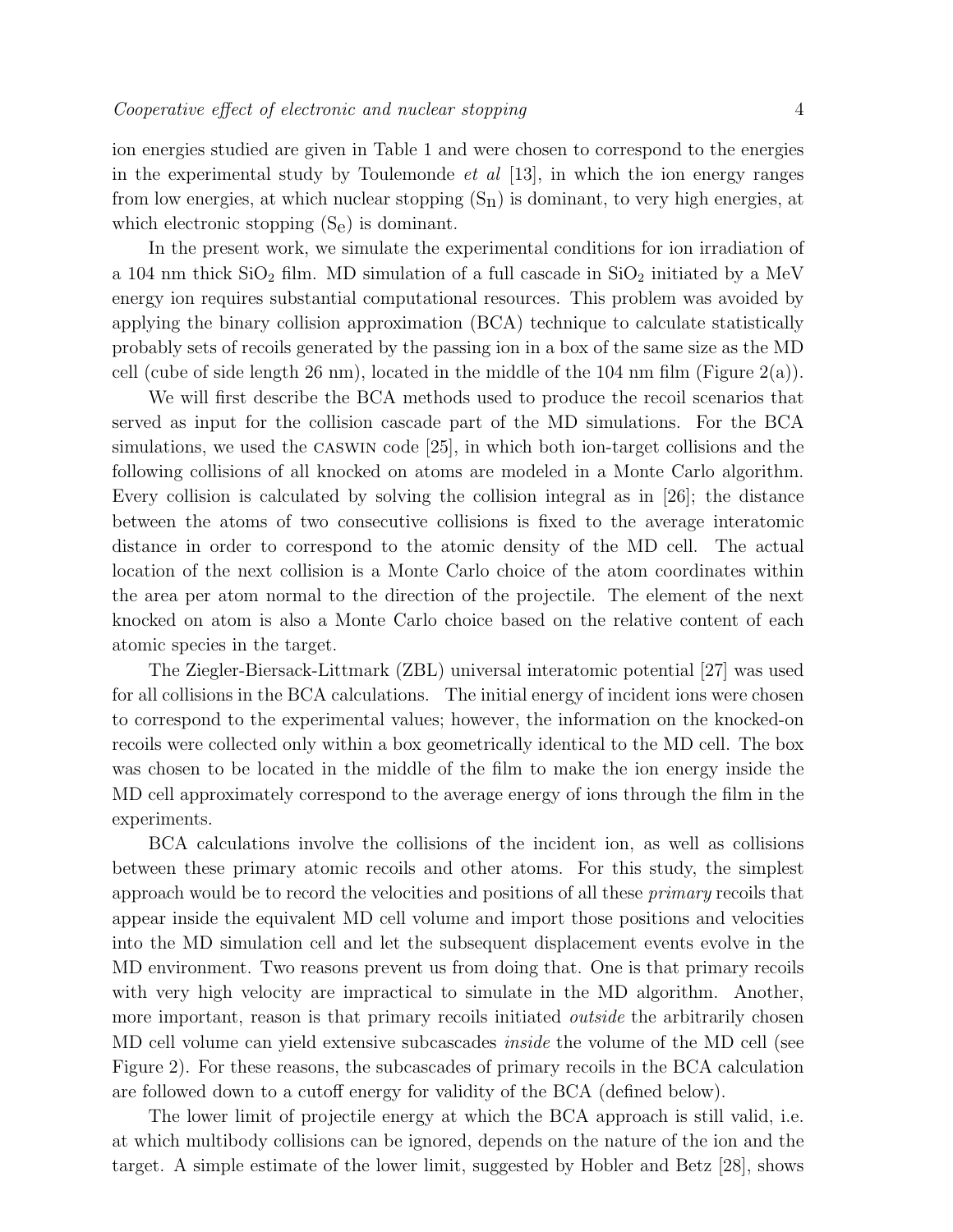|         |                  | Energy (MeV) $S_e$ (keV/nm) $S_n$ (keV/nm) | $S_{\text{tot}}$ (keV/nm) |
|---------|------------------|--------------------------------------------|---------------------------|
| 0.6     | $0.36^{\dagger}$ | 3.3                                        | 3.7                       |
| 1.3     | $0.54^{\dagger}$ | 2.9                                        | 3.4                       |
| $2.3\,$ | $0.70^{\dagger}$ | 2.5                                        | $3.2\,$                   |
| 4.8     | $1.2^{\dagger}$  | 1.8                                        | 3.0                       |
| 9.8     | $2.1^{\dagger}$  | 1.2                                        | 3.2                       |
| 22.7    | 3.9              | 0.74                                       | 4.6                       |
| 46.1    | 7.4              | 0.45                                       | 7.9                       |
| 76.5    | 11               | 0.31                                       | 11                        |

**Table 1.** Au ion energies and stopping powers in  $SiO<sub>2</sub>$  predicted by SRIM [26]. Electronic stopping values at low energies (*†* ) are overestimated by SRIM and were calculated using reciprocity theory [29].

that the interactions between a gold ion and silicon atoms are binary to an accuracy of 5% even at ion energies as low as 500 eV. We increased the lower limit to 1 keV to ensure sufficient accuracy. In our BCA simulations, hence, we followed each branch of the full cascade evolution until a recoil with energy equal to or below 1 keV was produced.

For each ion energy, at least 10,000 ion impact scenarios were generated to ensure sufficient statistics. The positions and velocities of all recoils, at or below 1 keV, contained within the equivalent MD cell volume in the middle of the film thickness were recorded in a file later used as input in the MD simulations. Out of the 10,000 ion impact scenarios generated by the BCA calculations, five impact scenarios at each energy were chosen randomly for the MD simulations. For each chosen scenario, the positions and velocities of the recoils were imported into the MD cell, and the displacement damage was allowed to evolve to completion in the MD simulations.

The radial distribution of electronic heating (the details of which we explain later) was deposited assuming an ion trajectory that is not deflected from its original direction. In the BCA calculations, however, the ion trajectory is deflected due to collisions. To ensure spatial overlap between the electronic heating and collision cascade, the positions of each ion and of the produced recoils were shifted to make the ion pass through the center of the MD simulation cell. The maximum deviation of the ion track from the straight line was within 15*◦* for the energies used in the present calculations, and in most cases much less. Figure 2(b) illustrates a typical track of the recoils collected after a Au ion with energy 2.3 MeV passed through the box of interest. The energies of the recoils are between 5 and 300 eV, which also is a typical energy range for the given ion energy.

Let us now focus on the electronic excitation part of the simulations. The effects of electronic stopping on irradiation damage were included in the classical MD simulations in the form of local heating added artificially to the lattice atoms. The amount of heat added to the lattice was estimated using the thermal spike model. In the inelastic thermal spike model [16, 17, 30], ion tracks are formed when an ion gives enough energy to target electrons to melt an area around the ion path, as the energy is transferred to the atomic lattice through electron-phonon coupling. The same heating mechanism is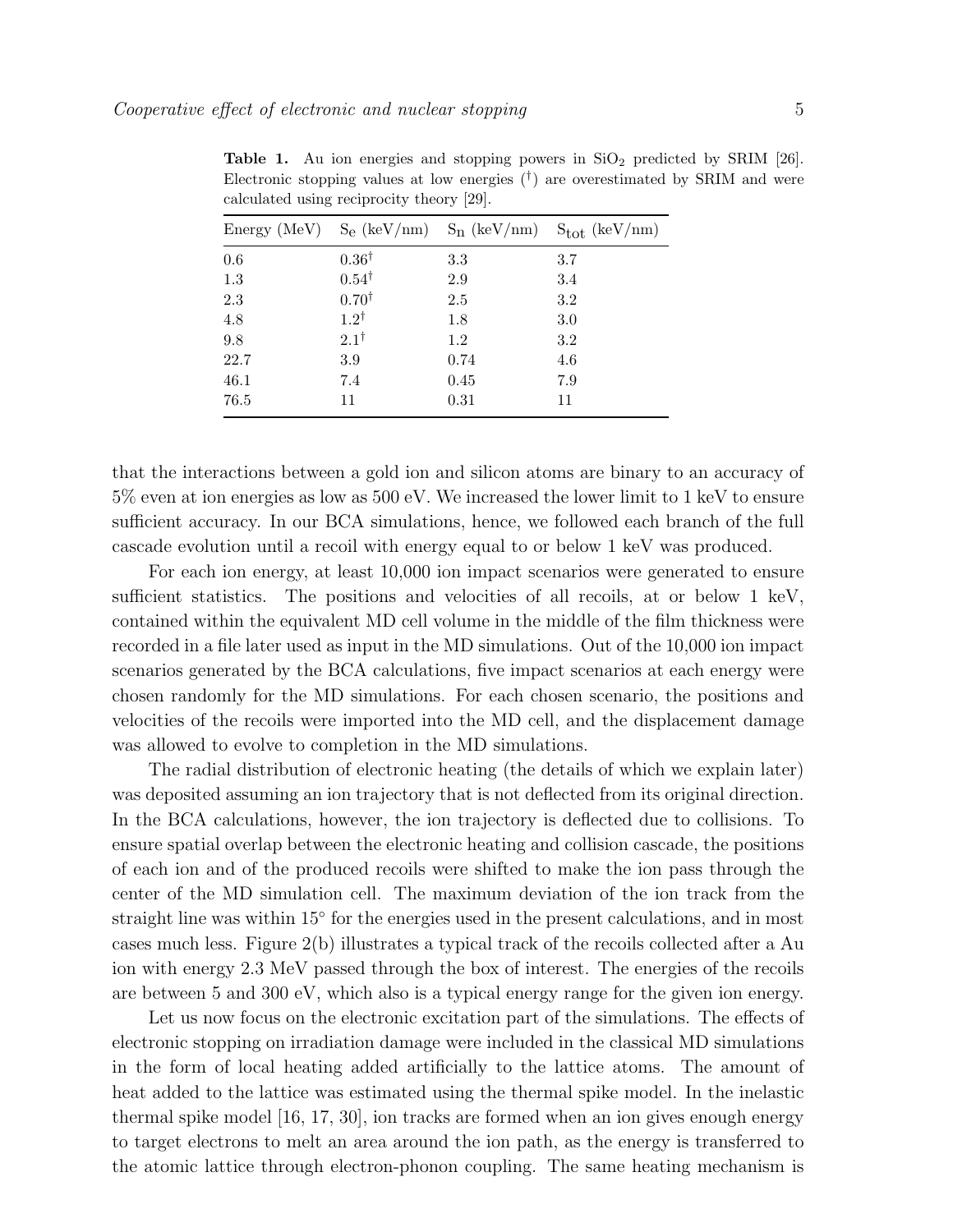

**Figure 2.** (a) Relation between BCA and MD simulations. (b) A typical track of generated recoils (Si and O atoms) along the Au ion path in the MD cell. The energy of the ion is 2.3 MeV, the direction of the ion is in the negative z direction. Atoms are coloured according to their recoil energy in eV, as indicated in the legend on the right. The shadowed cylindrical area covers the atoms that are given kinetic energy according to the calculated electronic energy deposition profile.

also present below the track threshold, even if the rise in temperature is not high enough to cause experimentally measurable damage.

Calculations with the two-temperature model for thermal spikes yield the kinetic energy to lattice atoms as a function of lateral distance from the ion path and time. For sake of simplicity, we chose a radial profile at time t (*∼*100 fs) (when almost all of the excess energy has been transferred to the lattice) for use in the MD simulations. Electronic energy deposition profiles calculated by the inelastic thermal spike model have been used successfully in the past to model the structure of ion tracks in atomistic simulations [31, 32]. We used the same approach as in [31, 32], where kinetic energy in a random direction is added to each atom around the ion trajectory, according to a radial energy deposition profile (cf. Figure 4).

The amorphous network structure of silica is well reproduced by the Watanabe potential; however, we found the melting temperature to be significantly overestimated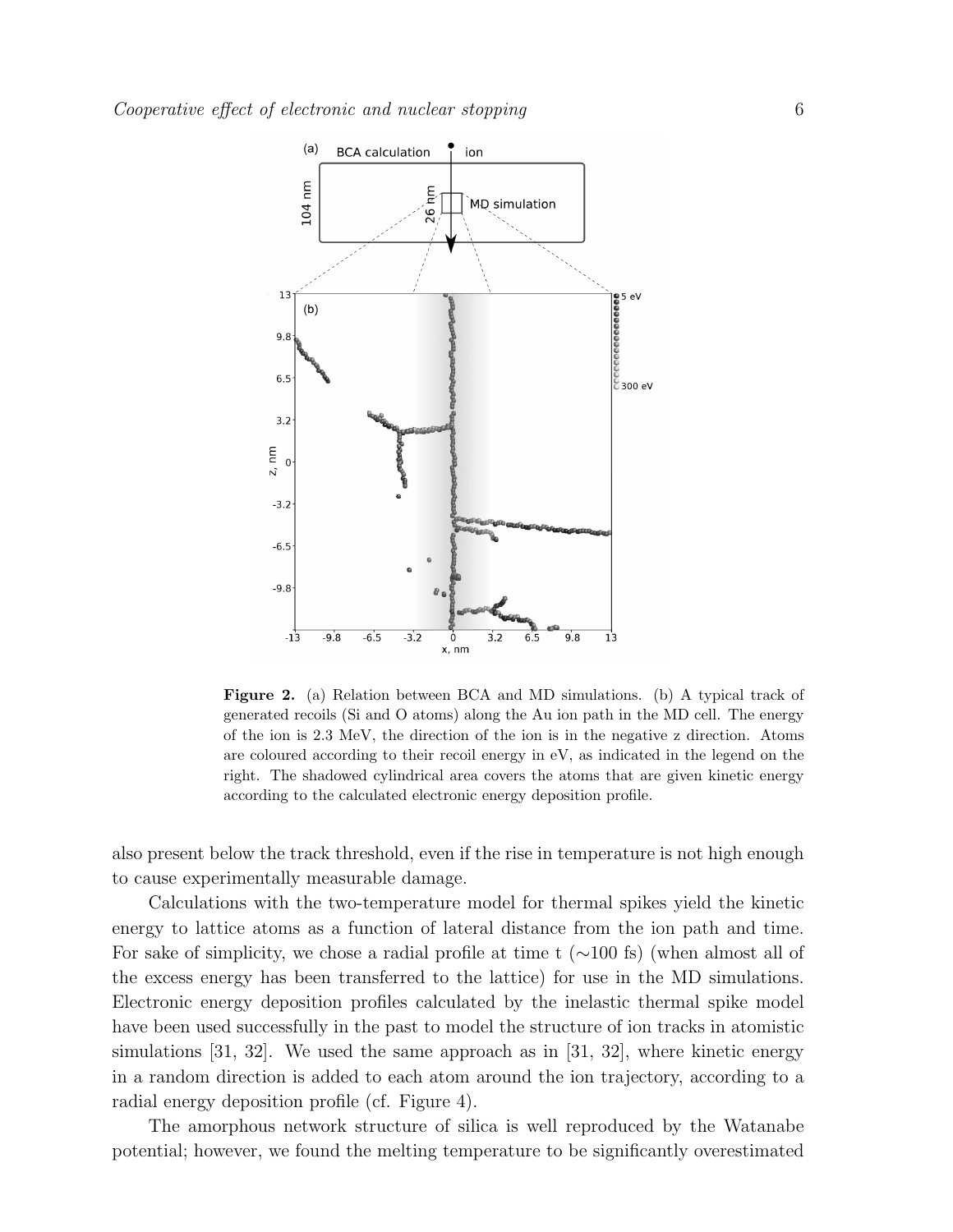(on the order of 50% higher than the literature value). To simulate the true effect of the local heating, the electronic energy deposition profiles therefore had to be scaled until the simulated track radii for the two highest energies matched corresponding experimental track radii [31]. We used density as a function of lateral distance from the ion path to define track radii in the relaxed cells. It was observed both experimentally and computationally that tracks in silica have an underdense core and an overdense shell [31, 32], and we used the outer edge of the overdense shell to define the track radius. To correct for the too high melting temperature, we only scaled the height of the distribution; the width is closely related to the predicted track radius. The derived scaling factor was then assumed to give an approximate correction for the higher melting temperature and was used for all energies.

The electronic and nuclear energy depositions were deposited simultaneously in a slightly delayed sequence. The collision cascade was initiated first, with a 0.5 fs delay between each recoil taken from the BCA set of recoils, corresponding to the chosen scenario. The thermal spike was included 20 fs after the start of the collision cascade. The short delay is consistent with the thermal spike model calculations and the time needed for energy to be dissipated and transferred to the lattice. The exact timing of events will certainly influence the course of a given collision sequence, however, we assume that the general trends are unaffected.

Each simulation was run for 100 ps to let the sharp energy gradient due to the electronic energy deposition level out. Given the ion velocity in the *z* direction, temperature control was used on a 5  $\AA$  thick region of the  $x$  and  $y$  boundaries to allow heat to dissipate radially from the heated cylinder as if into an infinite sink at room temperature. To avoid cascade overlap across the periodic boundaries, energetic recoils passing cell boundaries were essentially removed from the simulation cell. The number of such recoils was checked to be small enough to not affect the simulation cell composition significantly.

For the lower energies, most irradiation damage was created as damage pockets, while for the higher energies a clear core-shell structure emerged due to melting and volume expansion along the ion trajectory. We determined the amount of created damage by analyzing bond lengths and using a cut-off method to find coordination defects in the structure, since it has been found that bond scission is a common defect formation process in amorphous  $SiO<sub>2</sub>$  [7]. The cut-off length was set to the minimum between first and second nearest neighbours in the pair correlation function.

To find the effect of electronic heating on creating ion irradiation damage, we thus analyze the structural disorder from the two damage mechanisms separately, as well as for both the collision cascade and electronic energy deposition together. Four separate cases were studied for each of the five randomly chosen collision cascade scenarios (i.e. 20 simulations at each of the eight ion energies):

- 1. Only electronic energy deposition  $(S_e)$  thermal spike
- 2. Only nuclear energy deposition  $(S_n)$  displacement cascade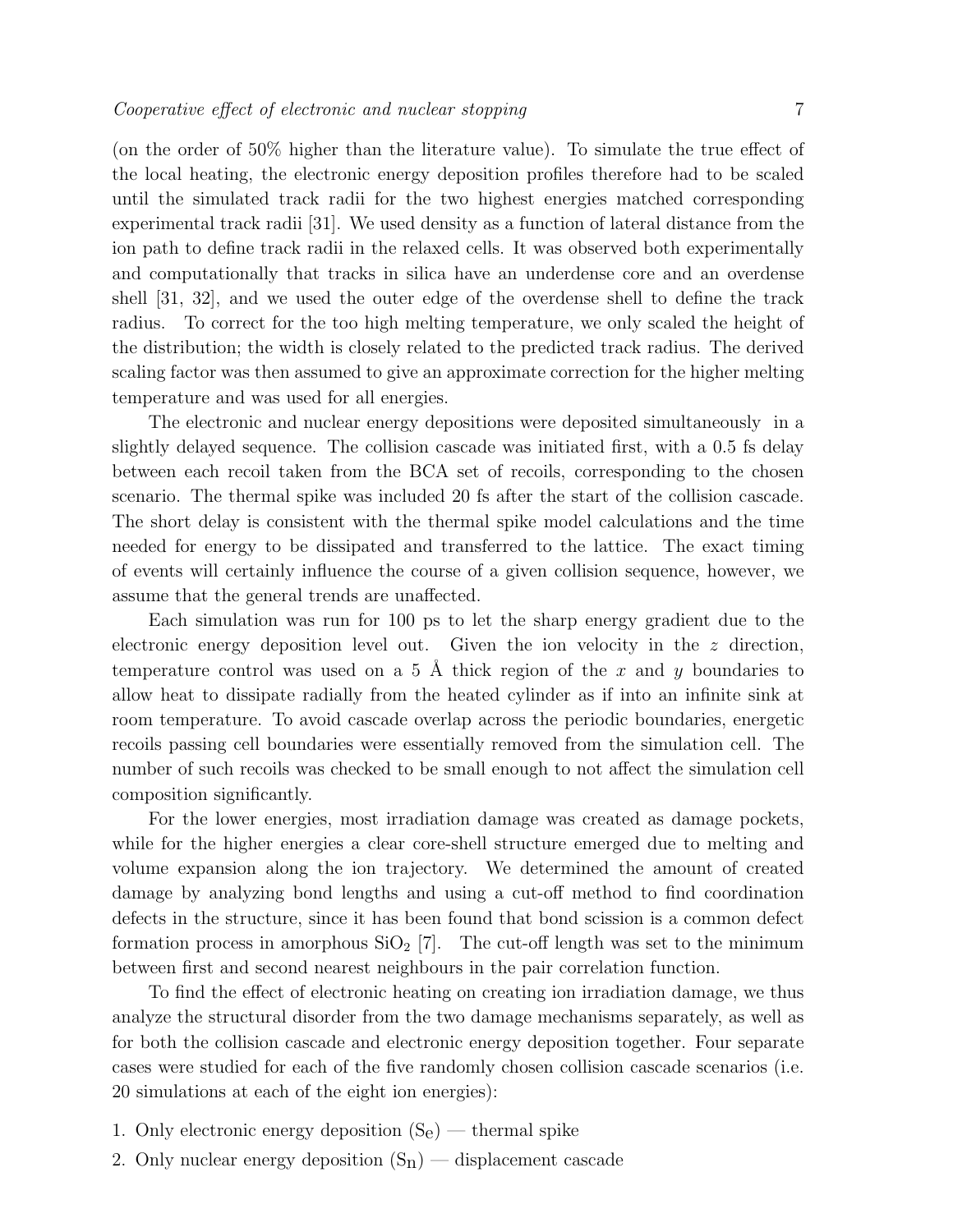- 3. Simultaneous nuclear electronic energy deposition (20 fs delay of thermal spike) ( $S_n$ )  $+ S_e$
- 4. Nuclear and electronic energy deposition separated in time by 100 ps  $(S_n + \Delta t + S_e)$

Comparison was made of the damage resulting from case 3 and case 4 to reveal whether the combined effect is an additive synergy, which is present regardless of separation in time and space, or a nonlinear synergy, which requires overlap in time and space.

#### **3. Results and discussion**

After each simulated ion interaction and relaxation, the number of coordination defects created in the cell was analyzed (Figure 3). The plot of irradiation damage defined in this way shows that the created damage scales with the total energy deposited by the ion, as measured by the total stopping power  $(S_{tot})$  for that energy (Table 1). Both the collision cascade and electronic heating contribute to irradiation damage, hence, when they are both present in the same simulation  $(S_e + S_n)$  we see an enhancement of the damage level compared to the damage due to either stopping process.

Our results demonstrate that there is a clear cooperative effect of the two radiation processes with increase of ion energy. At 2.3 MeV and higher ion energies, the decrease in nuclear collision damage becomes compensated by the damage produced due to the electronic excitations in the target. Comparison between case 3 and case 4 suggest that, on the scale shown here, the damage is the same regardless of whether the heating and cascade act simultaneously or not. A direct sum of the defects in case 1 and case 2 also yields a similar result (not shown here). The results are well in line with experimental observations [13] and can be referred to as an *additive* synergy between the two kinds of energy deposition. However, examining the sets of recoils produced the BCA calculations (Fig. 2, we see that secondary recoils with sufficiently high energy to create significant subcascades can be produced further away from the ion path. For this reason, the spatial overlap of the nuclear and electronic energy deposition is small. This spatial separation also explains the independence of the final damage on the time delay of the electronic energy deposition.

Moreover, it is very noteworthy that the experimentally observed threshold for *damage creation* by Au ions in silica particles is about 0.6 keV/nm [33] and that for chemical etching of *continuous tracks* created by Au ions is 2 keV/nm [34], corresponding to ion energies above 1.3 MeV and 4.8 MeV, respectively (Table 1). (To eliminate any effect of beam energy, or the so-called velocity effect [30], we compare only to other cases of Au ion irradiation of silica.) This is consistent with the behaviour for  $S_e$  shown in Figure 3, where at low energies there is some damage due to electronic heating, and at energies higher than 5 MeV the electronic damaging mechanism becomes dominant. Hence, although below this energy the electronic damage alone would experimentally be overshadowed by the nuclear damage and hence not observable, our simulations show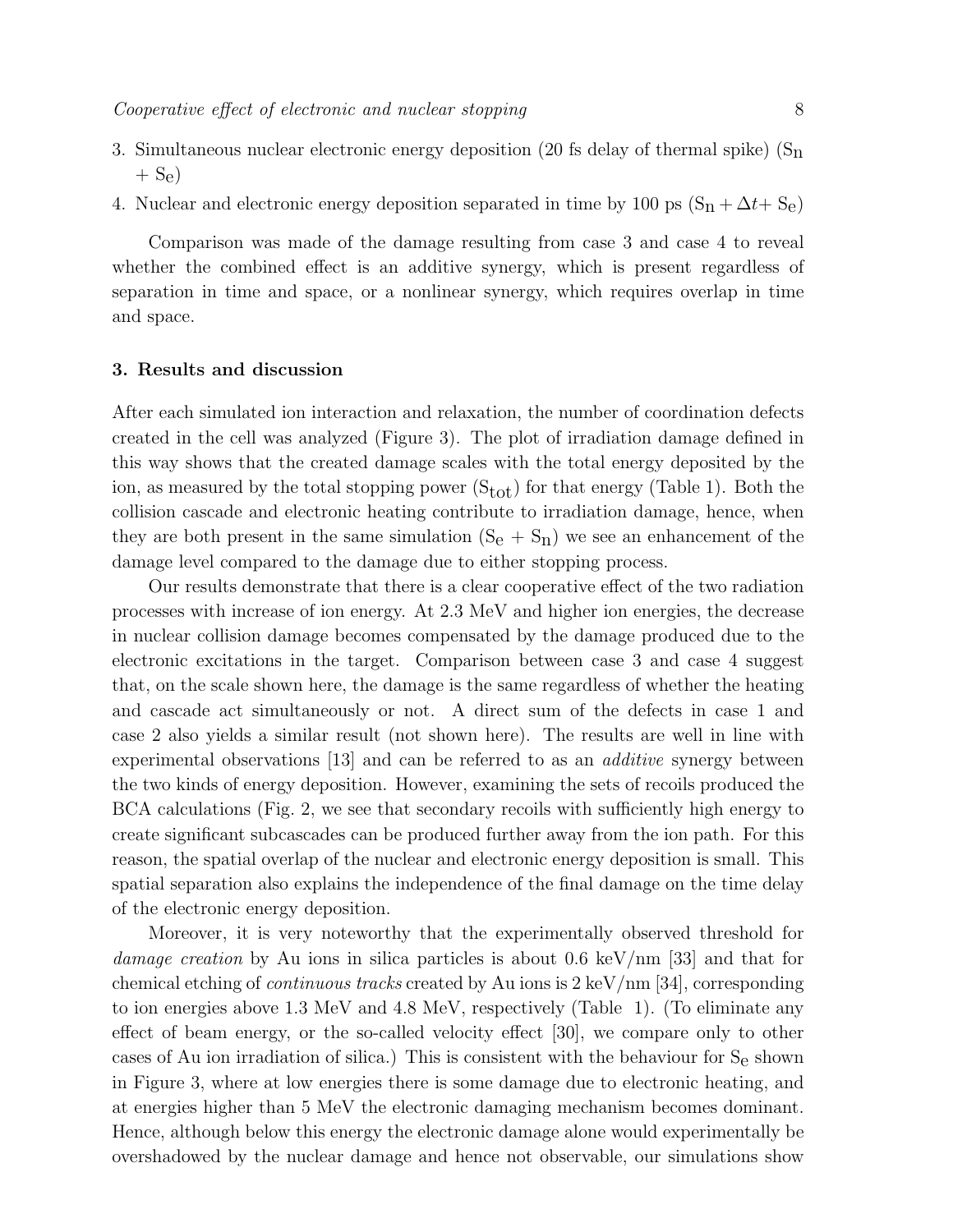

**Figure 3.** Number of defects in simulation cell after simulated ion bombardment. The four simulated cases are  $(1)$  only electronic energy deposition  $(S_e)$ ,  $(2)$  only nuclear energy deposition  $(S_n)$ ,  $(3)$  both mechanisms present in the same simulation  $(S_n +$ S<sub>e</sub>), and (4) nuclear and electronic energy deposition separated in time  $(S_n + \Delta t + S_e)$ .

that electronic processes can also contribute to damage creation by collision cascades below the track threshold.

To further explore a possible synergistic effect, we analyzed the density of defects as a function of lateral distance from the ion track. Since the electronic heating decreases in intensity with distance from the ion trajectory, any effect should be largest near the center of the electronic energy deposition cylinder. A comparison of the density of defects produced in the simulations with both mechanisms active simultaneously  $(S_n + S_e)$ , and separated in time  $(S_n + \Delta t + S_e)$  (Figure 4), indicates a nonlinear synergistic effect on irradiation damage close to the ion path for the ion energies up to 4.8 MeV. Moreover, closer examination of cases 2 and 4 at low energies (0.6 and 1.3 MeV) suggests that electronic energy deposition that is delayed in time by 100 ps leads to statistically relevant recovery of some displacement damage within 2 to 3 nm of the ion trajectory, while simultaneous electronic and nuclear energy deposition acts synergistically (case 3). While the statistics are limited and further investigation is needed, the results demonstrate a synergy of simultaneous electronic and nuclear energy loss on damage production, while electronic energy loss delayed in time can lead to some damage recovery.

It should be noted that the relative number of defects created by the two energy deposition mechanism is not representative of the full-scale situation in the amorphous  $SiO<sub>2</sub>$  sample. The small size of the simulation cell leaves out a large part of the damage pockets that would result from high energy recoils, but only at large lateral distances from the ion path. This underestimation of total displacement cascade damage does not affect the damage enchancement. On the other hand, in [7], it is suggested that the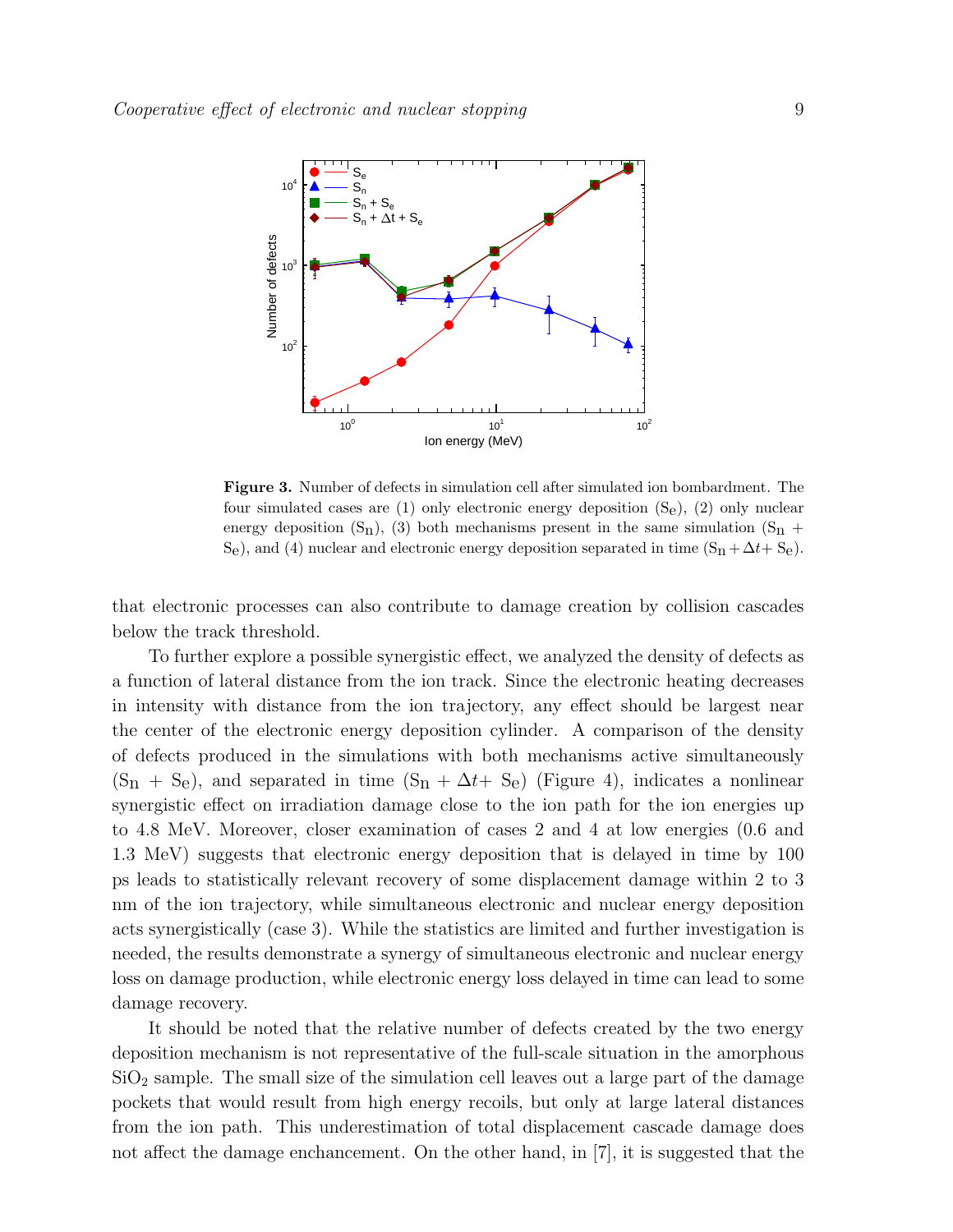

**Figure 4.** Density of defects as a function of lateral distance from ion trajectory for (a) 0.6 MeV, (b) 1.3 MeV, (c) 2.3 MeV, (d) 4.8 MeV, (e) 9.8 MeV, (f) 22.7 MeV, (g) 46.1 MeV, and (h) 76.5 MeV Au ions in amorphous  $SiO<sub>2</sub>$ . Note the different scales on the lefthand y-axis in the first and second column. The gray shaded area (righthand y-axis) represents the electronic energy deposition.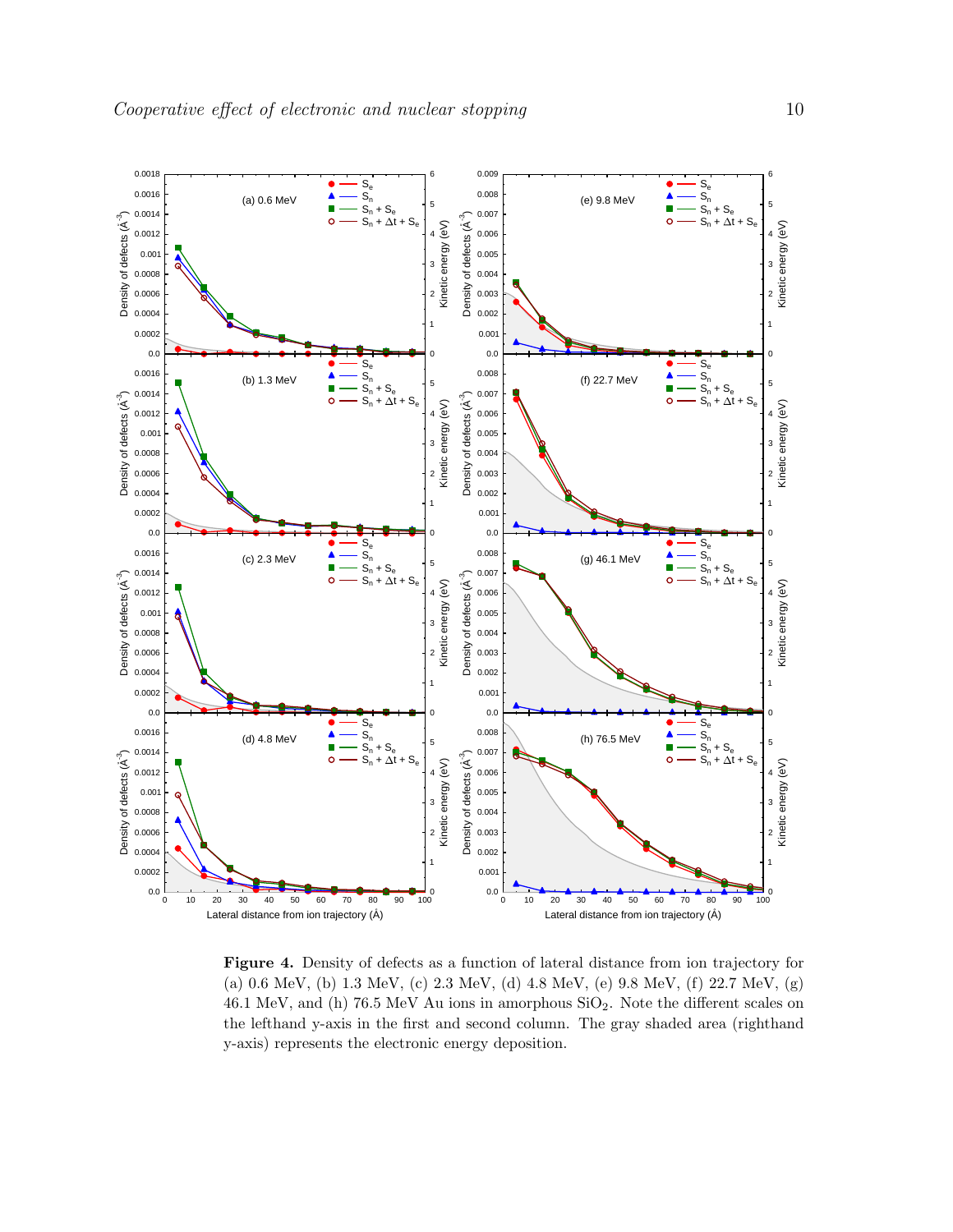

**Figure 5.** Difference in density of defects in the vicinity of the ion trajectory between simultaneous and sequential nuclear and electronic energy deposition (cases 3 and 4). This difference is an indication of a nonlinear synergy effect.

interaction between electronic and nuclear stopping is dose rate dependent and larger for higher dose rates. Here, we have only investigated the interaction in one single ion event, therefore, neglecting any effect of overlapping displacement cascades and thermal spikes from different ions.

## **4. Conclusions**

The simulations of Au ion irradiation in silica demonstrate that in the intermediate range of energies, where both nuclear and electronic stopping powers are significant, there is a clear cooperation between two kinds of damage production, which is consistent with experimental results [13]. This results in an increased number of defects observed when electronic heating is included in the MD simulations, as compared to simulations where displacement cascades are the only damage mechanism. Furthermore, we observe a nonlinear synergy effect, which is most significant in the area closest to the ion trajectory where local heating due to electronic excitations is most intense and the two damage mechanisms overlap. These results clearly demonstrate that the electronic energy loss can play a role in radiation damage, and should be further studied to provide a better understanding of this effect and its significance in other materials.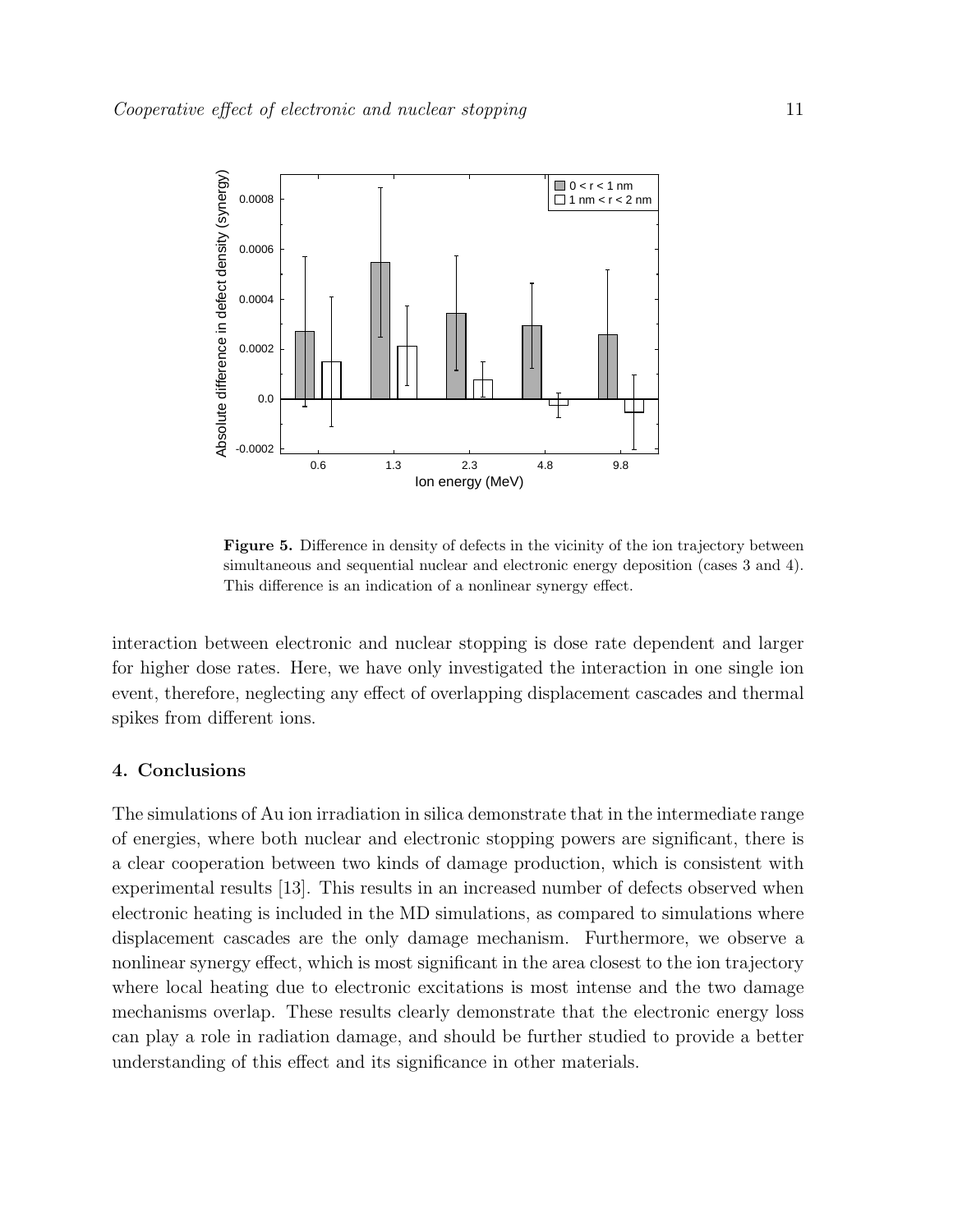# **Acknowledgments**

W. J. Weber and Y. Zhang were supported by the U.S. Department of Energy, Basic Energy Sciences, Materials Science and Engineering Division. Part of this work was also performed within the Finnish Centre of Excellence in Computational Molecular Science (CMS), financed by The Academy of Finland and the University of Helsinki. The theoretical calculations were performed using the supercomputer resources at the National Energy Research Scientific Computing Center located at Lawrence Berkeley National Laboratory, USA, and the National IT Centre for Science CSC in Espoo, Finland.

## **References**

- [1] Averback R S and Diaz de la Rubia T 1998 Displacement damage in irradiated metals and semiconductors *Solid State Physics* vol 51 ed Ehrenfest H and Spaepen F (New York: Academic Press) pp 281–402
- [2] Kanjijal D 2001 *Current Science* **80** 1560
- [3] Toulemonde M, Ramos S M M, Bernas H, Clerc C, Canut B, Chaumont J and Trautmann C 2001 *Nucl. Instrum. Meth. Res. Phys. B* **178** 331
- [4] Toulemonde M, Assman W, Trautmann C, Gruner F, Mieskes H D, Kucal H and Wang Z G 2003 *Nucl. Instr. Meth. Phys. Res. B* **212** 346–357
- [5] Weber W J, Ewing R C, Angell C A, Arnold G W, Cormack A N, Delaye J M, Grisom D L, Hobbs L W, Navrotsky A, Price D L, Stoneham A M and Weinberg M C 1997 *J. Mater. Res.* **12** 1946
- [6] Presby H M and Brown W L 1974 *Appl. Phys. Lett.* **24** 511
- [7] EerNisse E P and Norris C B 1974 *J. Appl. Phys.* **45** 5196
- [8] Jaque F and Townsend P D 1981 *Nucl. Instrum. Meth.* **182/183** 781
- [9] Busch M C, Slaoui A, Siffert P, Dooryhee E and Toulemonde M 1992 *J. Appl. Phys.* **71** 2596
- [10] Polman A and Poate J M 1993 *J. Appl. Phys.* **73** 1669
- [11] Devine R A B 1994 *Nucl. Instrum. Meth. Phys. Res. B* **91** 378–390
- [12] Itoh N and Stoneham A M 2001 *Materials Modification by Electronic Excitation* (Cambridge University Press)
- [13] Toulemonde M, Weber W J, Li G, Shutthanandan V, Kluth P, Yang T, Wang Y and Zhang Y 2011 *Phys. Rev. B* **83** 054106
- [14] Nagata S, Katsui H, Tsuchiya B, Inouye A, Yamamoto S, Toh K and shikma T 2009 *J. Nucl. Mater.* **386-388** 1045
- [15] Itoh N, Duffy D M, Khakshouri S and Stoneham A M 2009 *J. Phys.: Condens. Matter* **21** 474205
- [16] Toulemonde M, Dufour C and Paumier E 1992 *Phys. Rev. B* **46** 362
- [17] Toulemonde M, Dufour C, Meftah A and Paunier E 2000 *Nucl. Instr. Meth. Phys. Res. B* **166-167** 903–912
- [18] Wang Z G, Dufour C, Paumier E and Toulemonde M 1996 *Nucl. Instrum. Meth. Phys. Res. B* **115** 577
- [19] Wooten F, Winer K and Weaire D 1985 *Phys. Rev. Lett.* **54** 1392
- [20] von Alfthan S, Kuronen A and Kaski K 2003 *Phys Rev. B* **68** 073203
- [21] Watanabe T, Yamasaki D, Tatsumura K and Ohdomari I 2004 *Appl. Surf. Sci.* **234** 207–213
- [22] Samela J, Nordlund K, Popok V N and Campbell E E B 2008 *Phys. Rev. B* **77** 075309
- [23] Djurabekova F and Nordlund K 2008 *Phys. Rev. B* **77** 115325
- [24] Nordlund K 2006 parcas computer code. The main principles of the molecular dynamics algorithms are presented in [35, 36]. The adaptive time step and electronic stopping algorithms are the same as in [37]